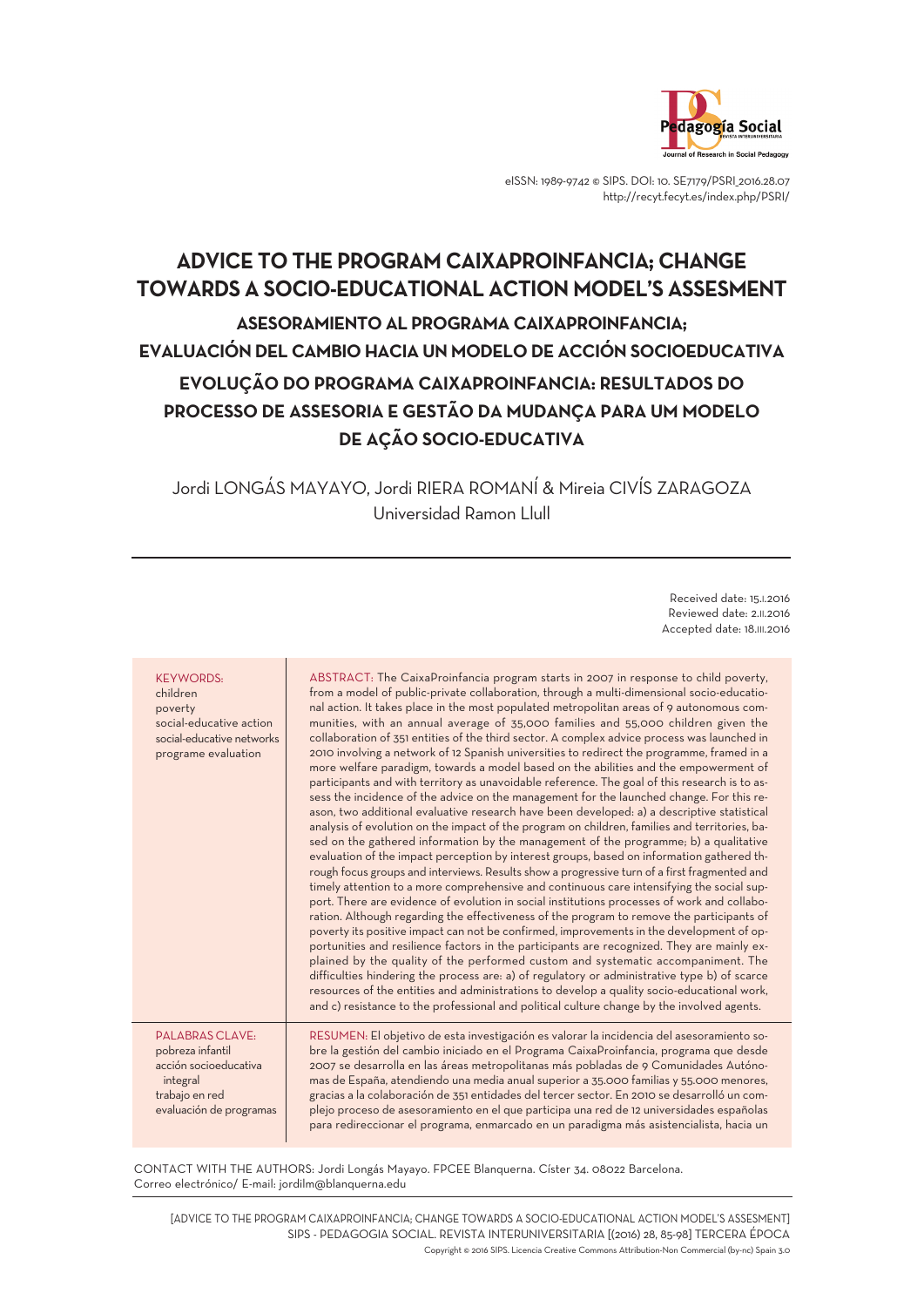|                                                                                                                       | modelo centrado en las capacidades y el empoderamiento de los participantes y con el te-<br>rritorio como referente ineludible Por tal motivo se han realizado dos investigaciones eva-<br>luativas complementarias: a) un análisis estadístico descriptivo de la evolución en la incidencia<br>del programa sobre menores, familias y territorios, realizado a partir de la información re-<br>cogida por el aplicativo de gestión del programa; b) una evaluación cualitativa de la per-<br>cepción de impacto por parte de los grupos de interés, realizada a partir de la información<br>recogida mediante grupos focales y entrevistas. Los resultados muestran un progresivo giro<br>de una primera atención fragmentada y puntual hacia una atención más integral y conti-<br>nuada, con intensificación del acompañamiento social. Se tienen evidencias de evolución en<br>los procesos de trabajo y colaboración de las entidades sociales. Aunque no puede con-<br>firmarse el impacto positivo respecto a la efectividad del programa para sacar a los parti-<br>cipantes de la pobreza, se reconocen mejoras en el desarrollo de oportunidades y factores<br>de resiliencia en los participantes. Principalmente se explican por la calidad del acompa-<br>ñamiento personalizado y sistemático que se realiza. Las dificultades que frenan el proceso<br>son: a) de tipo normativo y/o administrativo, b) de escasez de recursos de las entidades y<br>las administraciones para realizar un trabajo socioeducativo de calidad, y c) resistencias al<br>cambio de la cultura profesional y la cultura política por parte de los agentes involucrados.                                                                                                                                                                                                                                                                                                                                                                                                                                                                                                                                                              |
|-----------------------------------------------------------------------------------------------------------------------|---------------------------------------------------------------------------------------------------------------------------------------------------------------------------------------------------------------------------------------------------------------------------------------------------------------------------------------------------------------------------------------------------------------------------------------------------------------------------------------------------------------------------------------------------------------------------------------------------------------------------------------------------------------------------------------------------------------------------------------------------------------------------------------------------------------------------------------------------------------------------------------------------------------------------------------------------------------------------------------------------------------------------------------------------------------------------------------------------------------------------------------------------------------------------------------------------------------------------------------------------------------------------------------------------------------------------------------------------------------------------------------------------------------------------------------------------------------------------------------------------------------------------------------------------------------------------------------------------------------------------------------------------------------------------------------------------------------------------------------------------------------------------------------------------------------------------------------------------------------------------------------------------------------------------------------------------------------------------------------------------------------------------------------------------------------------------------------------------------------------------------------------------------------------------------------------------------------------------------|
| PALAVRAS-CHAVE:<br>pobreza infantil<br>açao socio-educativa<br>integral<br>trabalho em rede<br>avaliação de programas | RESUMO: O objetivo desta pesquisa é valorar a incidência do assesoramento sobre a gestão<br>da mudança iniciada no Programa CaixaProinfancia, programa que desde 2007 se desen-<br>volve nas áreas metropolitanas mais povoadas de 9 Comunidades Autónomas da Espanha,<br>atendendo uma media anual superior a 35.000 famílias e 55.000 menores, graças a cola-<br>boração de 351 entidades do terceiro setor. Em 2010 se desenvolveu um complexo pro-<br>cesso de assesoramento no qual participa uma rede de 12 universidades espanholas para<br>redirecionar o programa, marcado em um paradigma mais assistencialista, para um modelo<br>centrado nas capacidades e no empoderamento dos participantes e com o território como<br>referente inevitável. Por tal motivo se realizaram duas pesquisas avaliativas complementa-<br>rias: a) uma análise estatística descritiva da evolução na incidência do programa sobre me-<br>nores, famílias e territórios, realizada a partir da informação recolhida pelo aplicativo de<br>gestão do programa; b) uma avaliação qualitativa da percepção de impacto por parte dos<br>grupos de interesse, realizada a partir da informação levantada mediante grupos focais e<br>entrevistas. Os resultados mostram um progressivo giro de uma primeira atenção frag-<br>mentada e pontual para uma atenção mais integral e continuada, com intensificação do<br>acompanhamento social. Tem-se evidências de evolução nos processos de trabalho e co-<br>laboração das entidades socias. Ainda que, nao se pode confirmar o impacto positivo a res-<br>pecto da efetividade do programa para tirar os participantes da pobreza, se reconhecem<br>melhorias no desenvolvimento de oportunidades e fatores de resiliência nos mesmos. Prin-<br>cipalmente se explicam pela qualidade do acompanhamento personalizado e sistemático<br>que se realiza. As dificuldades que freiam o processo sao: a) de tipo normativo e/ou admi-<br>nistrativo, b) de escassez de recursos das entidades e as administrações para realizar um<br>trabalho socio-educativo de qualidade, e c) resistências as mudanças da cultura profissio-<br>nal e a cultura política por parte dos agentes envolvidos. |

# 1. Introduction

*The Strategy Europe 2020* proposes to reduce the incidence of poverty in at least 20 million citizens of the European Union (EU) by the year 2020 (European Commission, 2010). In order to measure this policy's progresses, a new comparative indicator has been developed at European level: *People at risk of poverty or social exclusion (AROPE).* The indicator defines the population at risk of poverty or social exclusion as those suffering for any of the following situations (González-Bueno, Bello & Arias, 2012): to have a personal income lower than 60% of the average income distribution (relative or monetary poverty); to be in a severe lack of material situation (households that cannot afford the 4 - 9 essential items defined at European anord the 4 - 9 essemantems defined at Earopean<br>level<sup>1</sup>): or to live in households with low occupation intensity (members in age of work performed 20% less activity with respect to their work potential during the reference year).

By 2011 the Spanish State reached an *AROPE* rate of 27.7%, over the EU's 27 countries average (EU-27), which was 24.3% (Eurostat, 2013). The *AROPE* rate for under16 reaches 32.3% in Spain,five points above the EU-27, which reached 26.9% (Eurostat, 2013). From that data, poverty problems and general social exclusion on children and adolescents in particular are relevant in Spain. A success of this indicator is its approach to a more complete and nuanced definition of poverty considering the phenomenon not only from the low income economic perspective but also considering some key issues related to the life quality or lack of opportunities.

It is noted that the poverty phenomenon in our country has a structural character, in process of extension from the first decade of the 21st century, aggravated by the situation of the economic crisis in which we live (González-Bueno *et al*., 2012). Participation in the work market in a precarious and discontinuous way, the long-term unemployment, the housing access' difficulty, the family institution's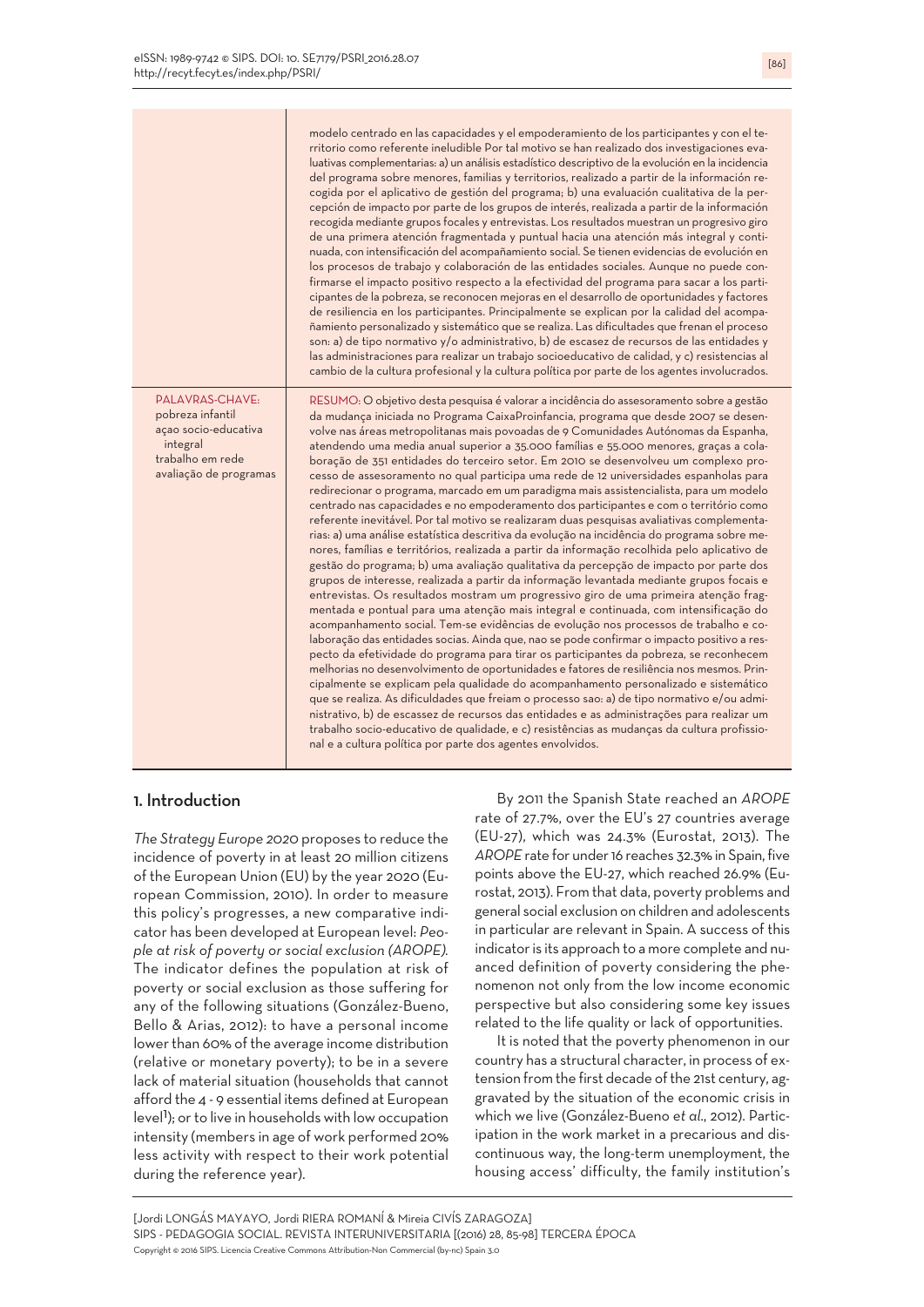transformations, and the lack of family and social policies, among other factors, are the causes for family poverty and influence the increase of child poverty. The generational transmission of poverty seems inseparable from social structure, gender inequality and the ethnic group, participating in the so-called circle of poverty (Gamella, 2011; Flaquer, 2012; Girbés, Macías & Álvarez, 2015).

The specific module of the *Life Conditions Survey* 2012 of the National Institute of Statistics shows that adults have a higher rate of relative poverty when their parents have a lower education level and when they have experienced economic difficulties at home as teenagers (INE, 2012). Hence the concern about the high rates of school failure in our country, understood as non-compulsory studies graduation (Marchesi & Hernández, 2003; Calero, Chois & Waisgrais, 2010) or the early education's dropout (Fernández, Mena & Riviere, 2010). Thus, Spain leads Europe in terms of early education's dropout (Eurostat, 2014). Everything seems to indicate that the phenomenon of school failure that specially intensified in contexts of child poverty feeds the intergenerational transmission of poverty and anticipates the exclusion of future adults (Escudero, 2005; Fernández, 2010; García-Alegre, 2014; Bonal, 2014). Therefore, education is postulated as one of the mechanisms to open opportunities, enabling to break this vicious circle in which poverty condemns the children of poorer families to inherit those social exclusion mechanism (Renée & Mcalister, 2011; Riera, 2012; García Alegre, 2014; Girbés *et al.*, 2015).

However, in our country and beyond health care or palliative actions are not identify by long term public policies in order to improve the children conditions in a systemic and comprehensive manner (IFIIE, 2011), with the exception of some local initiatives to improve scholar success (Collet&Tort, 2011;) Girbés, Macías & Álvarez, 2015; Civís & Longás, 2015). It should be noted that the policies of public expenditure adjustment developed to respond to financial and economic crisis have not provided a favourable scenario. At national level, the most important strategy is the CaixaProinfancia program (from now on CPI), launched in 2007 by Obra Social de "la Caixa" Foundation, as identified by the project ImPRovE (http//:improve-research.eu) selecting it as a case study for social innovation (Kazepov, Colombo & Saruis, 2016).

At an international level, there are some networking initiatives adding different social and educational agents to increase children opportunities and to improve their educational inclusion (Miller, Díaz-Gibson, Miller-Balslev & Scanlan, 2012; Daly & Finnigan, 2012; Ishimaru, 2013). Those are emerging strategies to improve the governance for local socio-educational action (Díaz-Gibson, Civís, Daly, Longás & Riera, 2016) also increasing the social capital (Dhillon, 2009; Lee, 2010) and focussing on ensuring the comprehensive and empowering nature of the social support and the provision services, two conditions linked to the welfare policies' effectiveness and sustainability.

The CPI program aims to give socio-educational support for children between 0 and 16 years and their families at a vulnerable situation due to poverty, aligned with the guidelines of the EU framework to face citizens' social exclusion through the promotion of policies for equity improvement, social cohesion and equal opportunities. During 2007-10, the program attended 154.328 children and 88.722 families in Spain through a social network made up by more than 350 third sector entities grouped into 32 networks of social entities. The program focused on the goods provision (school team, feeding and child hygiene, purchase of glasses and hearing aids) and services (educational reinforcement, free time and psychotherapeutic care) in the 11 most populated territories in Spain: Barcelona, Bilbao, Gran Canaria, Madrid, Málaga, Murcia, Palma de Mallorca, Sevilla, Tenerife, Valencia and Zaragoza and its suburban areas, reaching its influence to 312 municipalities areas. The program has a budget of 50 million euros per year, of which 93% corresponds to the direct provision of goods and services, attending an approximate average of 35,000 families and 55,000 children each year.

The CPI program has been characterized by its dynamism and flexibility, since its creation it was open to a continuous learning process.Aprocess of reflection from the practice was held in 2010 with the participation of managing institutions and led by the Group PSITIC,which identified its strengths and weaknesses after the first phase of implementation (2007-2010). It mainly concluded on the need to move towards less welfare and more efficient models, given the complex living situation by the participating families. It was estimated that 70% of them, in addition to poverty, had other "social risk" factors associated (housing problems, difficulties in access to basic goods, lowlevels of education, domestic violence, addictions to alcohol, game and other drugs, and low educational competence of parents) with serious impact on children (psychological insecurity, malnutrition, school failure, violence and addictions). Given the recognition of the need for activating processes of continuous support to families, the CPI promoters decided to initiate a strategic change's process of an average and long duration, adding actions to meet the some needs (education, health, parenting skills, employability,...) along with social services and other local agents. In order to support and guide it at a large scale a R&D process was activated formalising collaboration between the Obra Social "la Caixa" and a team of 28 researchers from 12 Spanish universities<sup>2</sup>, coordinated by the PSITIC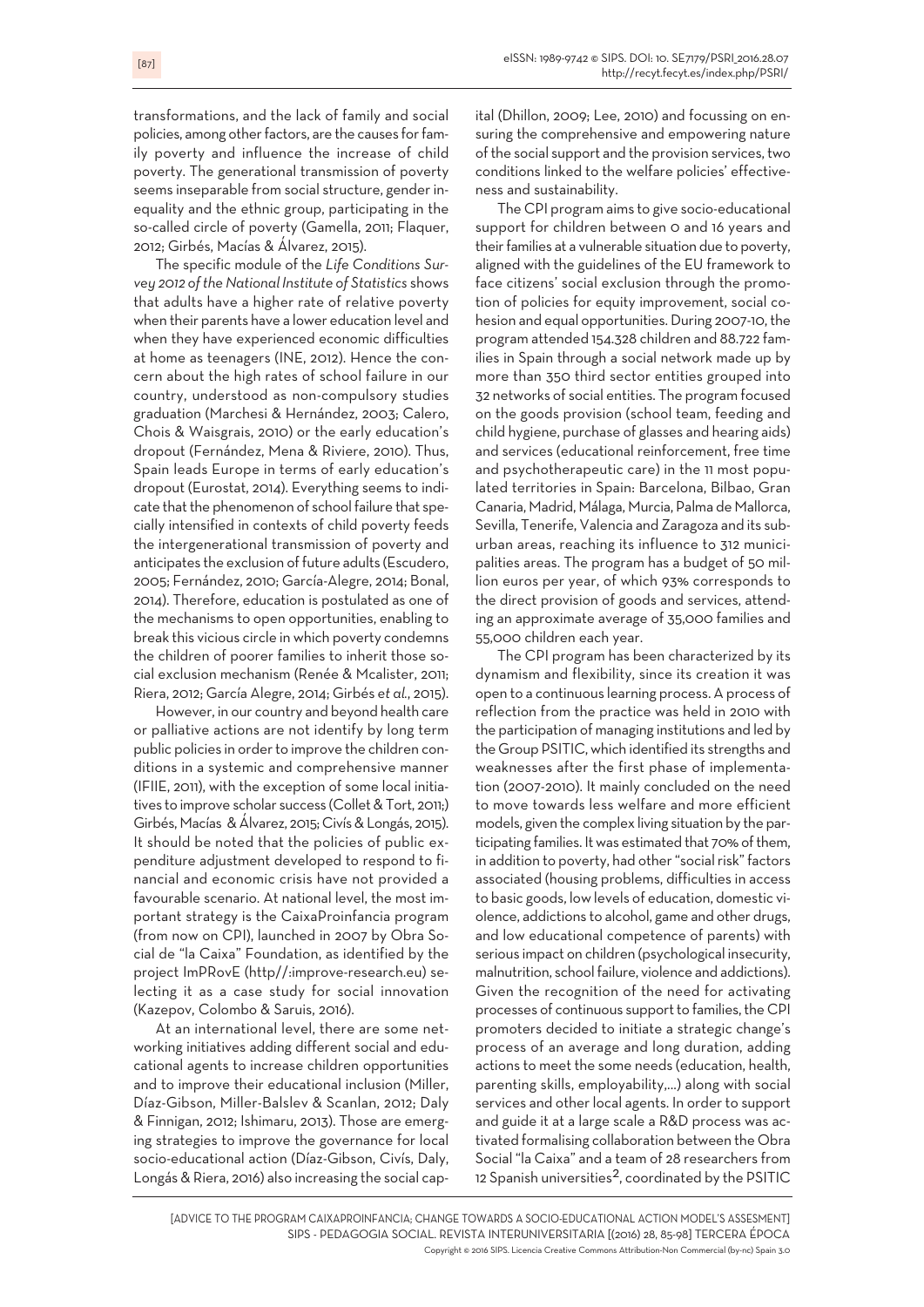group of the Ramon Llull University. The general objectives of the advisers network were: to design a model of innovative socio-educational action and its implementation in those placeswhich need and feasibility justify it.

Although the assessment is an essential and critical dimension in any project, it often becomes a sort of missing link, which does not properly close the projected implementation and improvement cycles. The CPI initial design did not explicitly provide its evaluation, so itwas a challenge to organize some strategies to assess the change effects while organizing a systematic plan for evaluation and a new indicators' collection system that will be effective during the 2016-17.As families' longitudinal informationwas not available it has been chosen to carry out complementary evaluation strategies: a) exploit data program incidence to understand its evolution, and b) conduct qualitative research to study the impact perceptions by interest groups. Thus descriptive data are added and CPI program trends are analysed, its main advances and obstacles are identified, and it provides a meta evaluative look of advice reporting the effect that may be generating the change in discourse or theory underpinning the action.

# 2. Advice and strategies for change in the CPI programme

The conceptual axes guiding the CPI change are: a) socio-educational responsibility, including the development of public-private partnerships (Riera &

Roca, 2007); b) the integral and systemic socio educative action (Civís&Riera, 2007); c) collaboration at micro territory levels of networking (Longás, Civís, Riera, Fontanet, Longás & Andrés 2008; Díaz- Gibson Civís & Longás, 2013).

The advice was focused on building a socio-educational action program model along with the coordinating entities of local networks, external consultants and CPI technical team. The design incorporates the carried out experience and the consensus-based theoretical and practical improvements culminated in 2011 with the edition of the *CaixaProinfancia program*: *Model of promotion and comprehensive development of children in situation of poverty and vulnerability,*revised and reissued in 2013 (PSITIC, 2013a). Entities implemented from the year 2011 the first changes that required the revision of the model and worked actively to edit the *Social Action Model* (PSITIC, 2013b), that is a cornerstone forthe social and educational action of the target population, and services' guides, re-conceptualized as applets, *Educational Reinforcement* (PSITIC, 2013c) and *Psychotherapeutic Care* (PSITIC 2013d). There is also a model of *Parent Skills Training* and it will be soon launched the *Free time and family environment 0-3* models.

Currently, the model is based on a systematic process of action / social support from which are developed complementary processes of support according to multidimensional social action plans customized in each child and family (Figure 1).



Figure 1. Socio-educational action model from the CaixaProinfancia program

*Source:* Personal compilation base don PSITIC model (2013).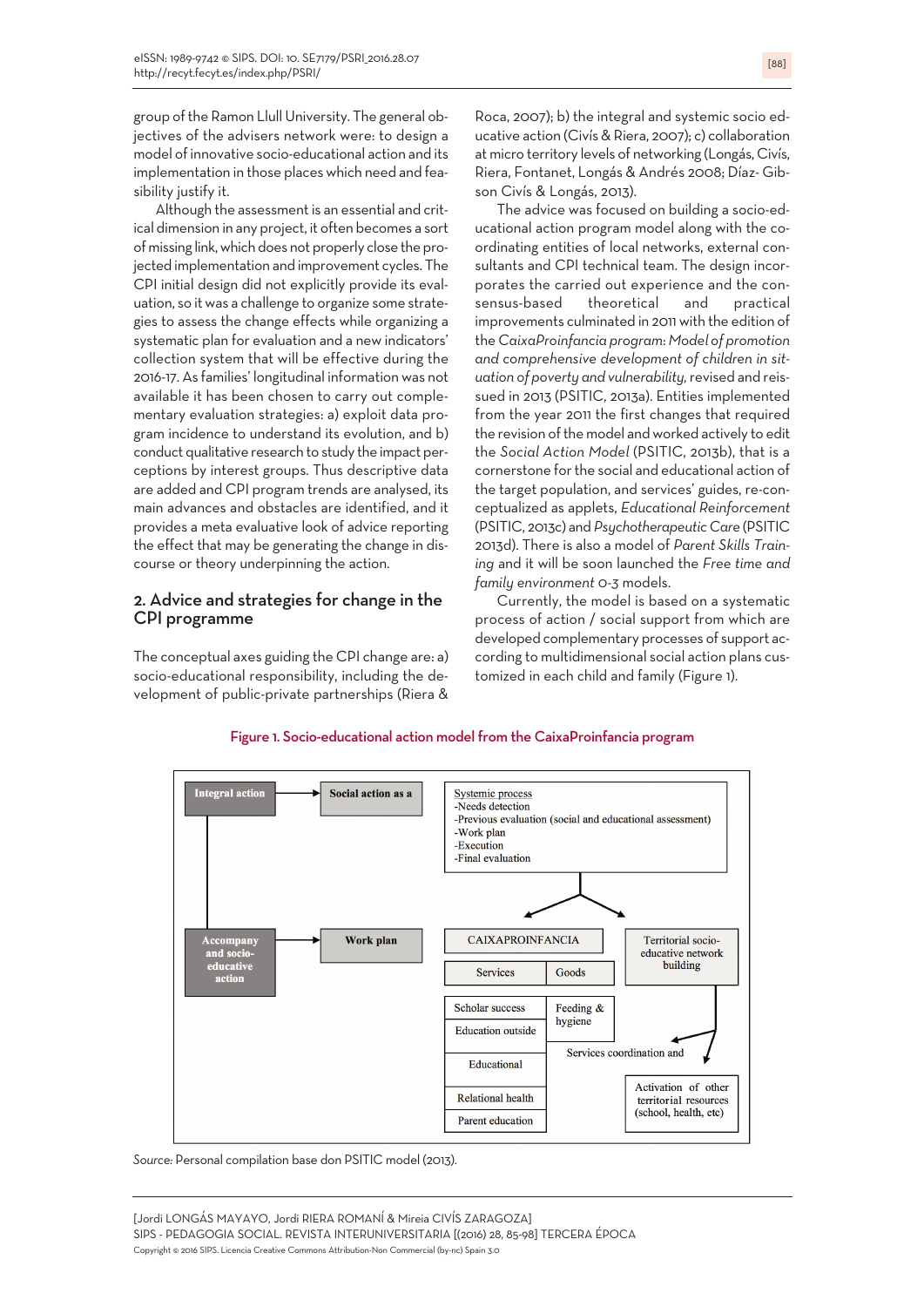Current intervention with families is made by combining the following strategies-actions; reinforced by the free provision of goods when needed:

- Family support: professional, social, psychological and pedagogical accompaniment of empowerment and personal and familiar development, through the systematic accompaniment, positive parentingworkshops, family environments 0-3 years and the provision of goods in the form of food, hygiene and health or school supplies.
- Support for inclusive education: support for minors schooling, psychotherapeutic care and education in leisure time and educational reinforcement subprograms.
- Strengthening the "social network": promotion of the environment and peerrelationship, network coordination with educational agents (social services, schools, institutions...) to ensure a comprehensive and coordinated action focused on the child (in "micro network"), which extend the social capital of these children and families.

Undoubtedly the raised areas are interdependent. As it is also clear within each area the range of possible actions can be significantly enhanced in the future. The programme continuous aim is to improve the performed actions quality, in its own and in its complementarity relationship and to diversify the actions and strategies to improve the health, the education of parents and the educational success of attended children. Moreover, from the program and in an optimal collaboration with other public, social or business initiatives, the intervention systemic approach should grow with proposals in new fields as necessary as the promotion of the occupation or the citizen participation.

From the year 2011-12 other initiatives were undertaken to support the knowledge transfer and the development of the innovation program in addition to the conceptual model, we highlight:

- a. Territorial mapping or detailed assessment of needs and resources by city/territory, contrasting the reality with the program impact, to guide its redirection.
- b. Implementation of community rounds tables, involving the different territory agents, to improve children care and socio-educational governance.
- c. Promotion of innovation projects through open competition to institutions in order to enrich the CPI socio-educational action proposal.
- d. To establish agreements with municipal authorities to formalize collaboration and stimulate the mutual commitment in the promo-

tion of local networks (neighbourhood or district).

e. Design an evaluation plan, systematizing the evaluation, conceived in a dynamic way to learn about the impact of the program, pay accounts to stakeholders and improve the effectiveness of the developed action.

Regarding the future, there will be continuous work in the theoretical models that underlie the socio-educational action, to present a CPI Observatory that will ensure the program evaluation systematization and dissemination, signing collaboration agreements with the respective Education Departments of the Autonomous Administrations, consolidate territorial networks, and a deep training for educational agents.

# 3. Objectives

Those are the objectives of this research:

- Analyse the evolution of the program incidence and their consistency with the theoretical orientation changes proposed form by the advice.
- Evaluate the perception of the program impact on the interest groups and assess their consistency with theoretical orientation changes proposed from the advice.

## 4. Methodological design

The evaluation of the program impact is limited by the data collection system carried out by its managers, exclusively oriented to meet the program's administrative needs. This has impeded to analyse the family and children traceability and a possible correlation between results by participants and type of support provided over time. In order to approach the program evaluation, and assess its effectiveness, two complimentary researches were developed (I and II) evaluating the arising changes from the advice team according to its consistency with the theoretical model implemented from 2011.

## *Research I*

It is a quantitative study that examines the program impact on different courses and hypothetical changes in the type and extent of its action with families (goods and services). Given the theoretical premises of the advice, its effectiveness will be considered to the extent that it increases the prevalence of children and families (persistence or continuity in the accompaniment), increase the services (developer orientation or empowerment) lowering the goods (assistance), and increase the services diversity (comprehensive action).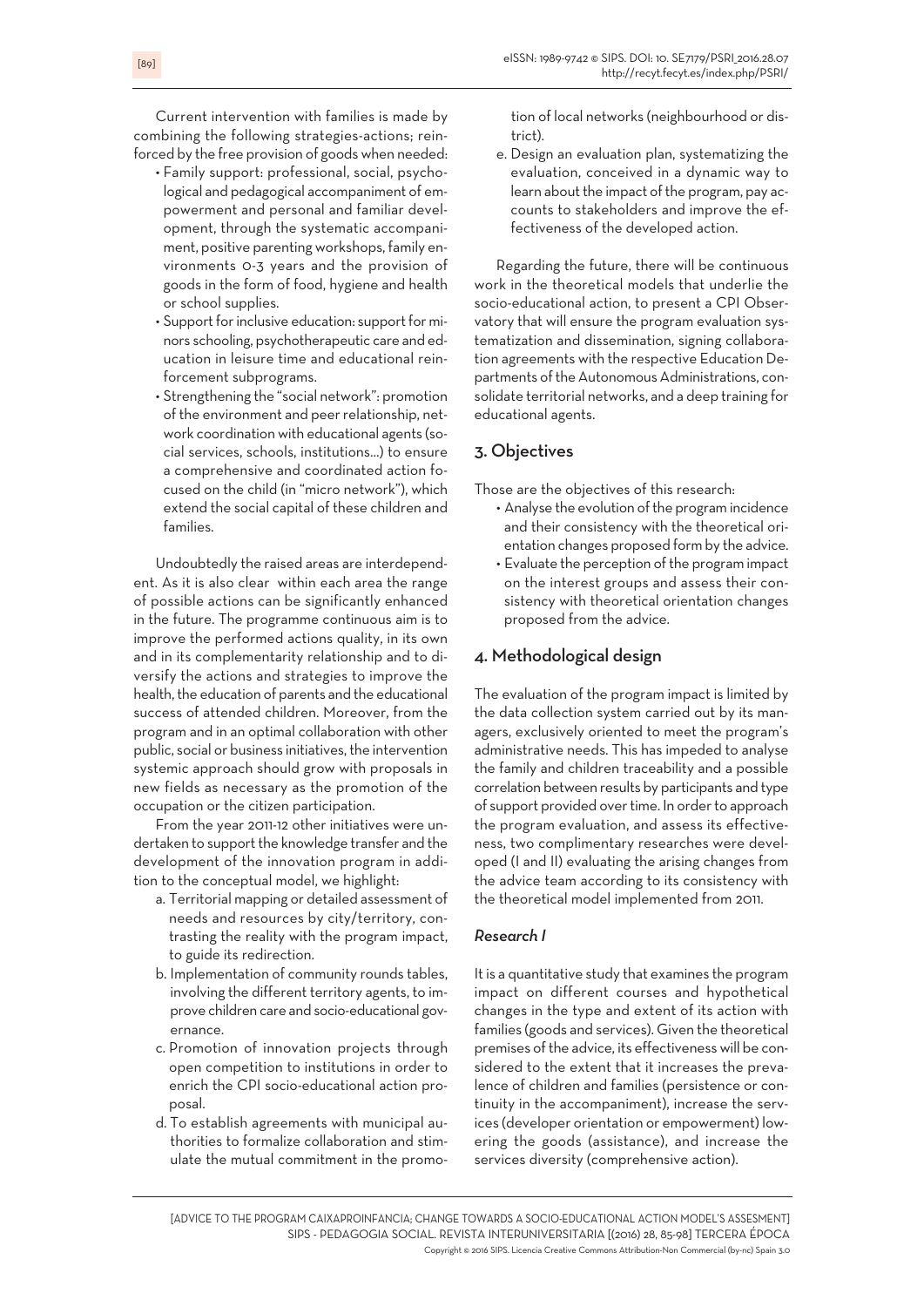The sample is composed by 199.765 cases (children and families) gathered between the academic year 2007-08 and 2013-14. The gathering data tool is the database generated from management software, in which entities add participants and record the provided goods and services forits subsequent billing. Specifically the information is organized around the following factors and variables: a) features the children participants (age, gender, nationality, prevalence and course of permanence), b) profile for participating families (parenting, number of children, employment status, nationality), and c) services and supports that deploys the CPI programme for each participant(type of aid, number of different aid, number of goods, number and type of services). The performed analysis consists on a descriptive statistical exploitation of the evolution of the selected variables, comparing its behaviour in different implementation courses. The information was treated by the SPSS program v.22.

## *Research II*

Qualitative research aimed to study the perceptions of the program impact. The sample consists of 266 people from 11 territories where the program is implemented, representing the major stakeholders. The selection was intentionally done by the university local advisers of reference in collaboration with the coordinating entities. The used criteria to select the families were accessibility, seniority in the program (>2 years) and participation in various CPI services (sub-programs). The aim was to find families with sufficient knowledge and the ability to have generated some kind of change in their lives. In the case of professionals and key agents it was essential that they had different training profiles (psychologists, pedagogues, social educators, teachers) and represented both the most active entities and the territory (local entities affected and other relevant actors external to the CPI).

For the information gathering some focus groups and interviews were conducted with people representative of each city. In particular there were: a) 11 focus groups with families (138 households distributed in groups from 8 to 11 units), b) 11 focus groups with entities professionals (99 technical professionals distributed in groups from 8 to 11 professionals), c) 29 semi-structured interviews to key agents of the 11 territories, external to the program (Administration technicians, community leaders, experts in the sector), with a minimum of 2 agents per city.

The information collected both in the focus groups and interviewswas exposed in 4-dimensional areas: a) knowledge of the CPI; b) perceived impact results; c) weaknesses; and d) CPI strengths and improvement opportunities. All sessions were recorded and subsequently transcribed for further analysis.

Acontent analysiswere performed from a mixed treatment combining a first deductive phase from the mentioned dimensions and a inductive phase, its information was organized per category according to emerging unifying criteria. In order to evaluate the results of the program the immediate results were considered (outputs) and also those of longerterm (outcomes). As reliability measure, the information analysis was independently performed for each city, obtaining its first results from transcripts, also useful at the local level. At the same time two researchers coordinated and supervised by a coordinator researcher crossed the 11 cities date in which the CPI program operates. Thus, the presented results come from the different sources of information and cities. When the same results appeared in more than 70% of the cities or more than 50% of the informants it was considered a high consistency criterion and validity.

## 5. Results

## *Research I*

Multiple results are presented only to those directly related to the first objective. In them it is revealed the existence of significant changes in the proposed for the advice line, mainly notes the evolution of the program incidence towards a more integral service.

Firstly, it is observed that in the program development the proportion of new participants have decreased, with 31% in the last year, while the percentage of prevalent increases up to 69%, with 50% of participants remaining 3 or more courses. We believe that a greater presence allows better monitoring and accompaniment throughout the process of children and their families.

Secondly, the increase in the number of children receiving more than one type of aid confirms the trend towards providing more comprehensive and complete care (Figure 3). Incidence data also indicate a sharp decline in the number of participants who only have access to one type of assistance from the second course (from 63.6% in the course to 40.8% in the last one). At the same time it progressively increases the proportion of participants accessing to: a) 2 types of different aid (from 23.9% to 32.6%); b) 3 types of aid (from 9.4% to 19.6%); and c) 4 types of aid which, although regarding to the overall means a minority choice, its three times the initial percentage (from 2.8% to 6.3%).

Finally, the number of participants in services grows, increasing the more comprehensive care at the expense of those who only receive goods (Fig-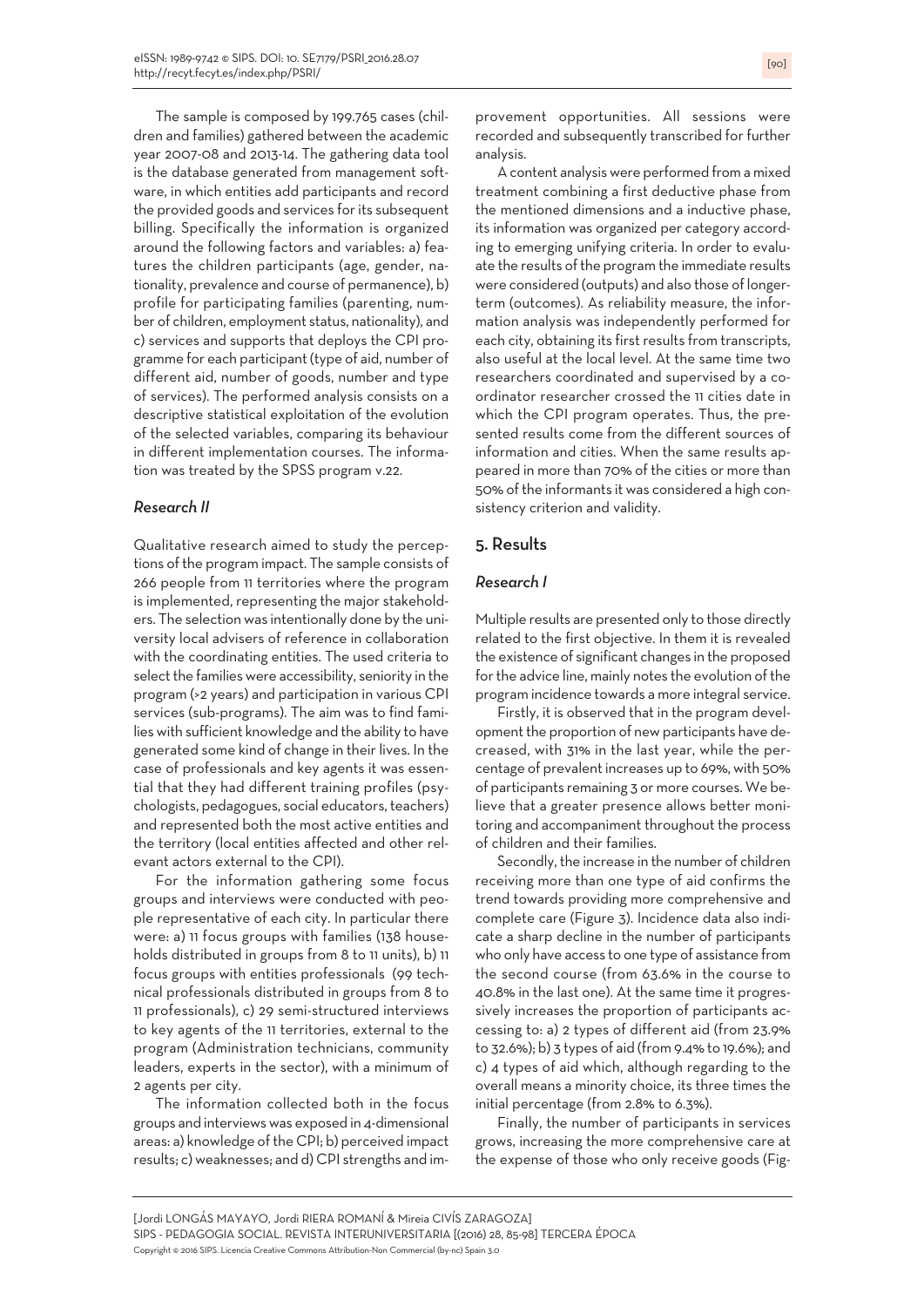







ure 4). The comparison between the results from the beginning of the Program and the Course 7, indicates a marked reduction of the associated families with exclusively goods assistance (64.7% to 36.9%), while there is a strong increase of the relative proportions that receive goods and at the same time are involved in services (from 33.1% to 52.1%) or exclusively involved in services (from 2.2% to 11.1%).

Regarding the services (Figure 5), we note that the sub-programme on Educational Reinforcement is the one that most boys and girls received throughout all courses, from 36% to 48%. On the other hand, a clear growth of Non-Formal Education and Free

time, and Psychotherapeutic care sub-programmes are detected.

A child entering the program is more frequent in two age ranges: between 0-3 years, and between 7-12 years. However, data indicate that 0-3 group of age basically receives subsidies of goods related to health promotion (hygiene and feeding) and, on the other hand, there is a low educational attention to this group of children.

Finally, the program's incidence research on the three selected variables (participants prevalence, number of assistance received and its typology) seems to confirm, from the beginning of the advice (2009-2010), the trend to abandon the more car-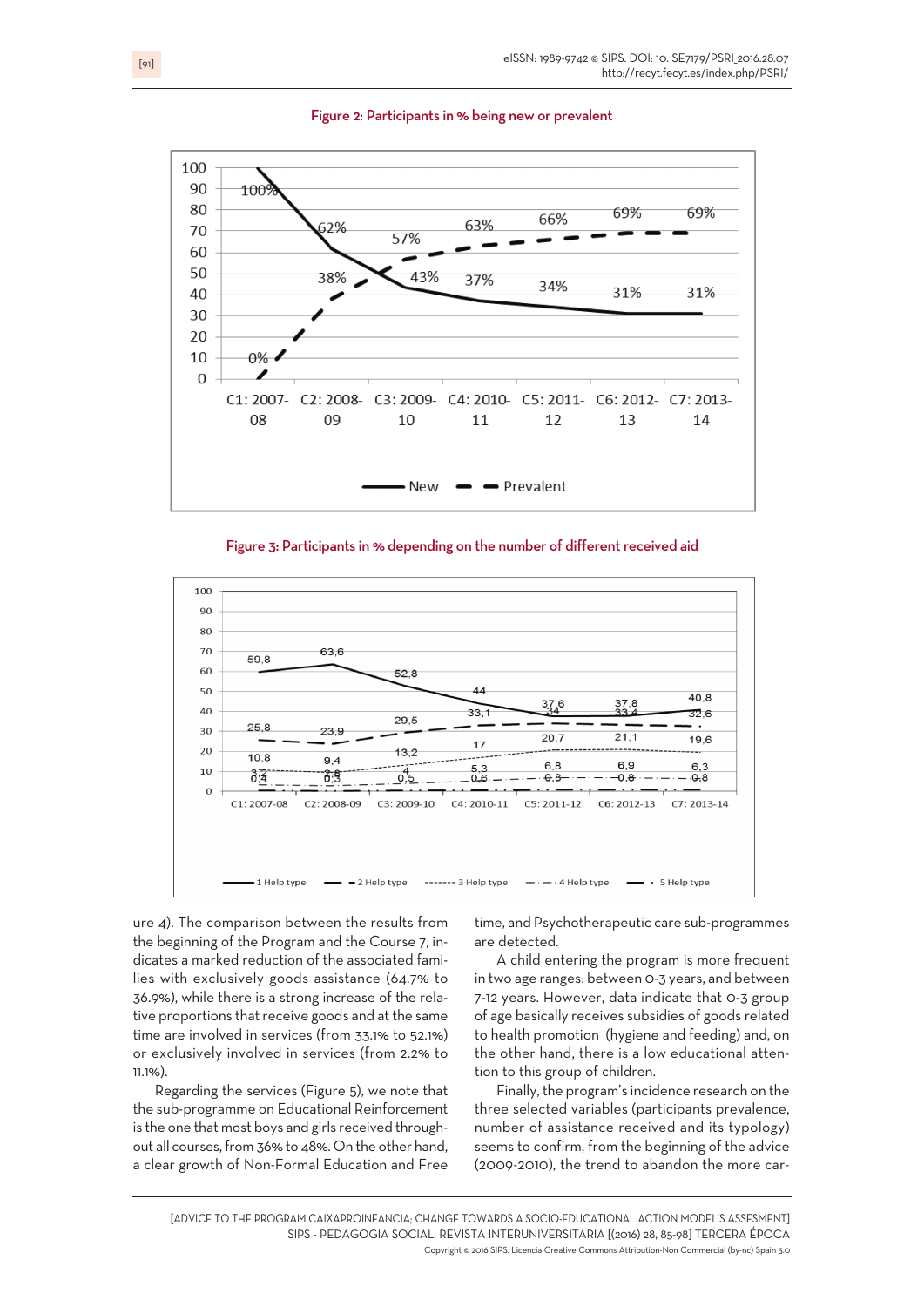

#### Figure 4: Participants in % according to the received care

ing model, focused on the delivery of goods, to advance towards a model more focused on services, more comprehensive and of continuous support. Its only exception is the age range 0-3 years.

#### *Research II*

The impact of perception results' evaluation provides relevant information about the positive effects on families, children, and CPI program collaborating entities and in the territory, according to the developed model's proposed guide.

The category program *awareness* identifies that knowledge gets stronger as we get closer to the population, which is the program goal (families in situation of vulnerability or social exclusion). Direct participants (families and technicians of the collaborating entities) constitute a first circle of knowledge, as they have detailed information of the CPI and its operation. A second circle, of a more general and diffuse knowledge, composed by families living in neighbourhoods where the program are more in-

Figure 5: Percentage of beneficiaries by courses depending on the type of aid received



[Jordi LONGÁS MAYAYO, Jordi RIERA ROMANÍ & Mireia CIVÍS ZARAGOZA] SIPS - PEDAGOGIA SOCIAL. REVISTA INTERUNIVERSITARIA [(2016) 28, 85-98] TERCERA ÉPOCA Copyright © 2016 SIPS. Licencia Creative Commons Attribution-Non Commercial (by-nc) Spain 3.0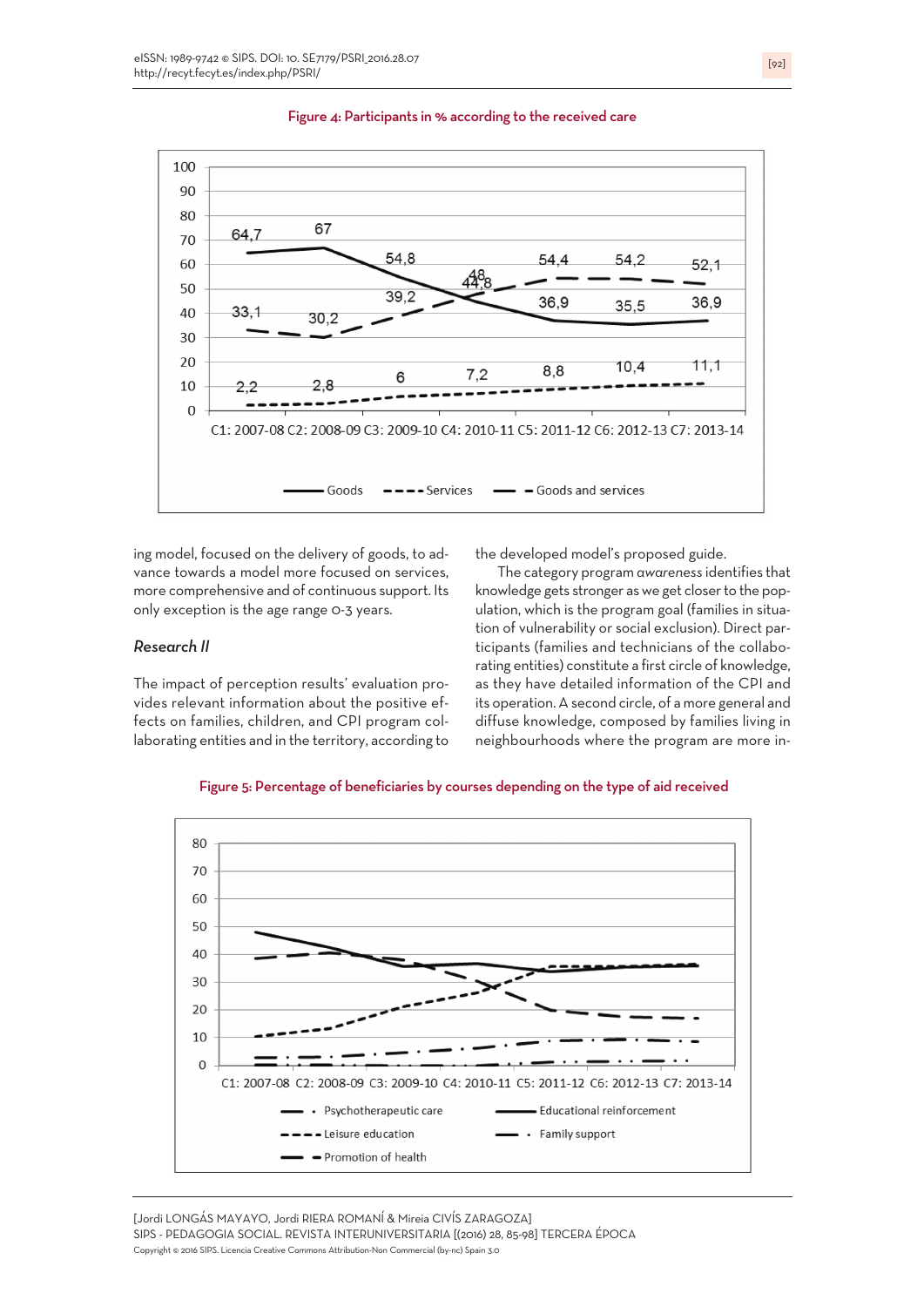

#### Figure 6. Map of CPI program's perceived impact results.

tensively being implemented, as well as other professionals and agents working in the district or even in institutions that somehow benefit from the CPI action (schools, public institutions and other entities). It is frequent that workers from social entities collaborating with the program have a detailed knowledge of some of the different sub-programmes (in which they are involved) but not of the requirements to access the CPI program as well as the global nature of its action. Finally, the socio-educational agents that do not collaborate in the programme and the general population have a very vague knowledge of it. It also stands out that there is some confusion between the programmes offered by institutions and services of the CPI program, as well as the finance sources of each project even among its participators.

Figure 6 presents a conceptual map summarizing the impact results perceived by families, professionals and key actors of the territory, the second category of our analysis.

We emphasize that the CPI program is highly valued due to six great reasons for impact on families:

- It represents an economic relief for families,
- It contributes to the autonomy by improving parental competencies,
- It develops the active commitment of all those involved in the children education,
- It helps to improve social relations and the parental integration (informal support groups are created around entities and sub-programmes so the families will feel accompanied by other families in a similar situation, as by professionals in the program),
- It improves the family cohabitation (relational health),
- It allows to some free time to look for a job.

At the same time, the benefits in the minor participants in the program are focused on:

- A tangible improvement in motivation, attitude studies and school performance,
- A greater school integration,
- A general improvement of well-being and selfesteem,
- A progress in social relations and behaviour.

It is mainly recognized that the social action strengthen by entities generates a greater commitment in families, what is essential to promote processes and move from a welfare approach of "beneficiaries"to "participants". Both professionals and families recognize the more comprehensive and systemic approach in order to express that the directimpacts of improvement on minors and families influence each other. For example, it indicates that parental capacities' for improvement allows to strengthen the academic personal performance for children's development, while children progress show positive results for families, contributing to an ambiance of confidence and trust.

Regarding entities there have been identified action changes, given that many are moving towards a more work comprehensive approach, partly supported by agreements between entities to follow common action criteria and to systematize socio-educational action. There is a broad recognition of the positive effects provided by action models in relation to the entities technical and methodological quality of services. Some of this improvement is also related to the administration collaboration with public services and the recent push of some territorial networks as pilot experiences. The social capital of practitioners and participants grows insofarits quality and quality of links and relations of collaboration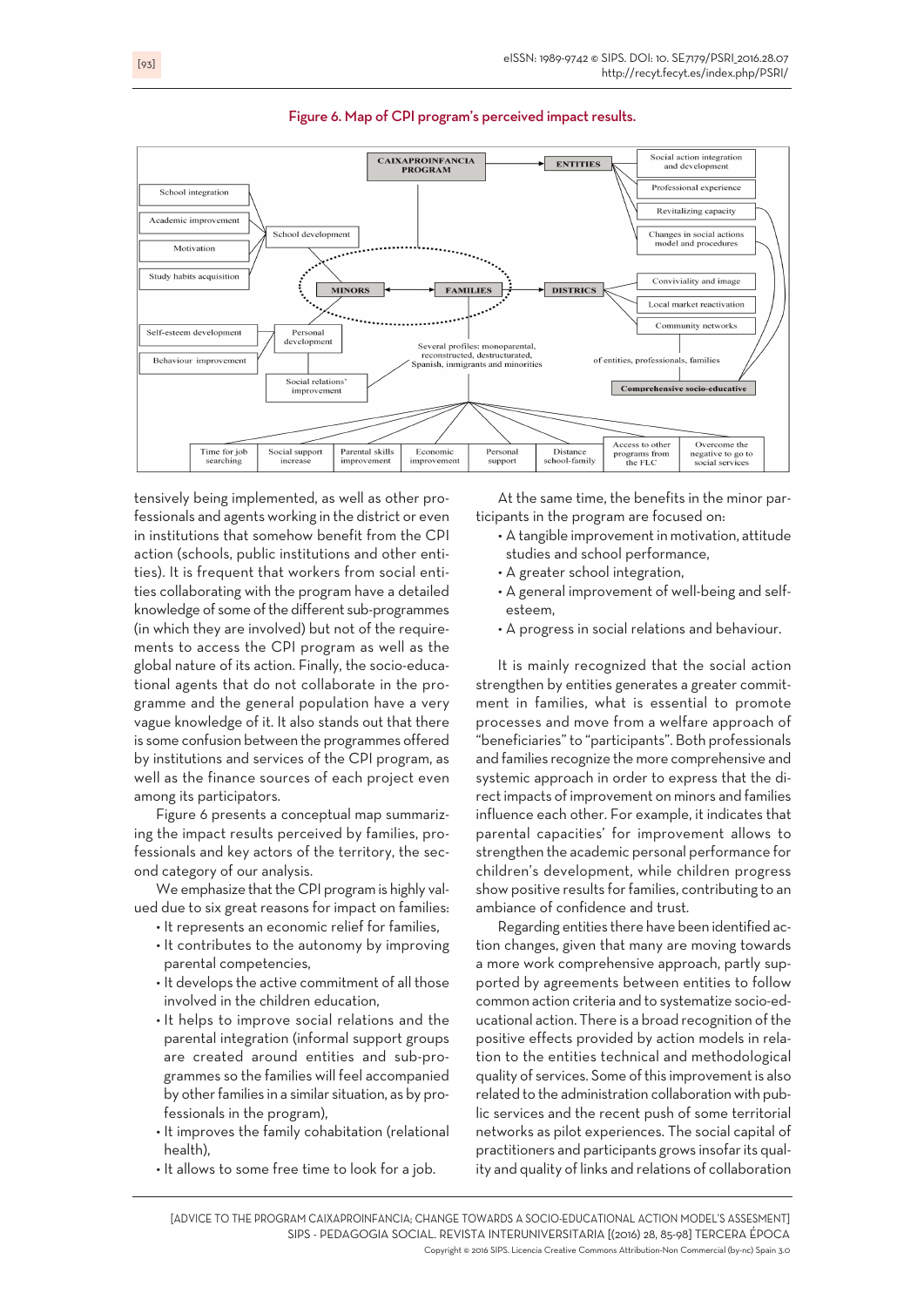and trust increases. A broader social capital represents more and better resources to deal with goals or challenges. At territorial level, the program incises over some neighbourhoods, not all, but beyond the particular social action that generated when acting as its multiplier. As a CPI program result, it unequivocally emerges the creation of a community network of socio-educational action, which integrates different professional, entities and institutions, empowering the social capital and enabling global interventions designed to improve the care of the family needs.

Finally, in the program categories of*weaknesses, strengths and opportunities* there is an overlapping, when some issues that some informers are weaknesses are opportunities for others.

We identified as*weaknesses* the concerns about the economic dependence of families, institutions and public administration that CPI program can generate in the current context of recession in social benefits. Despite of this, subsidies on goods are still very needed and help to retain the accompaniment, so that it is agreed that it should be maintained with some consistency.

Two key *strengths* are highlighted for it implementation: the human quality and professional's devotion, and the continuity of the program, which allows establishing a strong bond between professionals and families. However, in sub-programmes of educational strengthening and psychological the experiences on professional care quality depend on institutions, with high satisfaction when professional teams are stable and low when they change frequently.

Professionals and experts value networking as a new contribution program of high-impact, with great future potential according to the processes that has already mobilized. It is recommended altogether a best understanding between public administration, institutions and private agents, as well as strengthens the collaboration between entities. Specifically, the creation of community networks and multidisciplinary teams is simultaneously identified as programstrength and as an opportunity to improve comprehensive care and inter-agency exchange. The consolidation from pilot experiences in some territories ofthis psico-social-ecuational network is considered to have a positive impact, and it challenges sustainability with regardless from the continuity of the CPI program. However, in diverse district and city experiences there are some obstacles: legalistic and administrative barriers which hinder the education agents information exchange; shortage of resources resulting from social services, schools and institutions'reduction; precarious professionals employment at the third sector; resistance to change from traditional professional and the ways of making policy from authoritarianism instead of from the dialogue and consensus.

Other type of considerations pointes to the CPI program evaluation, perceived as weak. In particular practitioners and experts suggested to make precise diagnoses of needs and of impact performed assessment as a way to increase its potential.

Regarding *opportunities* and proposals for improvement there is great consensus on the need towiden the age limits of children attending the program from 16 to 18 years, because it is a critical age for decision making and for sustainability of the process initiated with the participants. It also highlights the need to supplement the program with other services and broader public policies aimed at achieving real and lasting change in the families at a social exclusion situation. The interest for connecting the program with programs *Incorpora* and *Vivienda Accesible* of Obra Social "la Caixa" programs is particularly valued. A proper articulation with employability programs seems increasingly necessary, especially for young peoplewho do not have access to the labour market or remain outside of it for long periods; as well as solutions for evicted families without a decent housing.

## 6. Discussion and conclusions

Given the stated objectives on the incidence program's evolution its impact and their consistency regarding raised theoretical orientation, it is confirmed the existence of significant changes on the advice's proposed guide. Altogether, it is perceived the evolution of the program incidence towards a more complete service by mobilizing the intervention paradigm and towards a model with greater socio-educational emphasis (Civís & Riera, 2007). There are shown positive effects on families, children and adolescents, on the CPI program's collaborators and in the territory, in the developed model's expected direction.

As noted, in the program evolution its sustainable development arises through the promotion of a public-private partnership model in the social and educational fields. It presents an important innovation in the experimentation of newsociety model (rather than a State) of welfare, built from all its agent co-responsibility of all its agents (Riera&Roca 2007).

The results pointed the validity of the following socio-educational action proposal approaches from the CPI program:

• Coordination and collaboration between public administration, social services, school and institutions to promote a comprehensive quality action.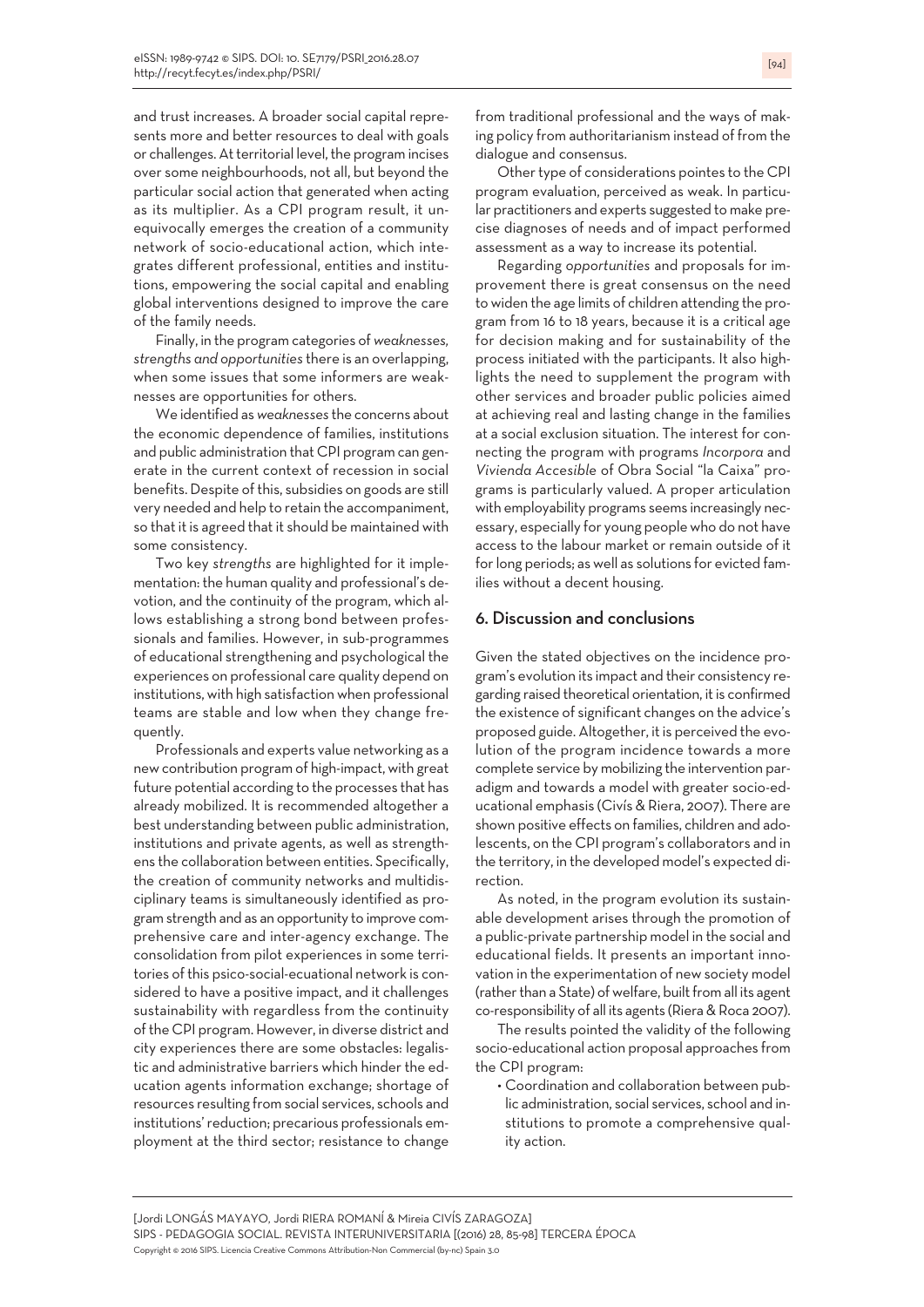- The application of action educational oriented models from a systemic and comprehensive perspective focusing on the development of potential and opportunities through sub-programs - rather than palliative actions of deficitsgoods supplies-.
- Improvement of the technical and methodological quality of services along with greater work systematization and the adoption of common criteria between entities.
- Understanding of the social support and education as a fundamental principle of the intervention, committed to the actions customization and the individuals empowerment.
- Organization of local networks of entities, schools and social services for joint collaboration in the territory in a contextual way.

There are proposals for expansion design improving of the participants age up to 18, the development of educational programs in the age range of 0-3 years, and the collaboration increase between programs and resources of the territory, both regardless the promoter ownership (public, social or private). The results indicate the need to supplement the program with other services and policies to achieve greater impact and sustainability, as appointed by other researches (Miller et al., 2012; Daly & Finnigan, 2012; Ishimaru, 2013).

Given the procedural nature of the changes and improvements in participants, and that the impact program requires medium or long term follow up (which is not possible to do at the moment), it is premature to validate the program and its redirection effectiveness. In this regard, we emphasize the need to supplement the assessment of *perceived* impact with an impact assessment through methods that allows an *intervalar* measurement, the quantification of the observed changes in the participants and the finding of at what extent the CPI action improve the children and families in poverty situation opportunities and status. It will also be interesting to extend the above presented results for the future using new methodological trends aimed at measuring the social return of the investment of the type SROI (Social Return On Investment).

Its assessment can help to disseminate the program and its benefits for the population in general. The return of the assessment results for entities, the collaborative institutions and the population, make it relevant to involve technicians from the program and the families in the CPI evaluation, is important for this purpose. Our study makes clear the great diversity of characteristics between territories and the heterogeneity in identifying weaknesses and, mainly, improvement areas. We believe that the different stakeholders participation in the programme evaluation contributes to take into account the needs and specific potentialities of each territory, for a more contextual evaluation. On the other hand, we note that difficulties hindering the process do not invalidate theoretically the model that guides the advice, they rather question the validity of the departure model, more welfare-oriented and quite entrenched in our country (IFIIE, 2011). In the absence of resources and some inability to improve the results meeting the inclusion criteria for children and equity, it is of interest to monitor new proposals for socio-educational action based on joint responsibility.

We finally highlight the interest and the effectiveness of the synergies between the programme and the university experts' network advising the CPI program redirection. The value of the proposed change modifies models and professional cultures since it promotes cross-cultural experiences (interagency, interdepartmental and interdisciplinary) aimed to improve coordination and organize collaboration among socio-educational agent of the same territory. It's a collaborative innovation (Díaz - Gibson et al., 2013), focused on specific, close, territories of (local) governable measure where it is possible to put people at the centre of the joint action. We could think that CPI is experimenting with a new model of governance, heir to part of the theoretical approaches of the development community, generator of social capital and adapted to the reality of modern States (Lee, 2010; Díaz-Gibson et al., 2016).

# Reference

- Bonal,X.(2014).Sobrel'hegemoniadePISA.*ElDiaridel'Educació*.Retrievedfrom28.IV.2014 http://diarieducacio.cat/blogs/bofill/2014/06/16/sobre-lhegemonia-de-pisa/
- Calero, J., Chois, K., & Waisgrais, S. (2010). Determinantes del riesgo de fracaso escolar en España: una aproximación a través de un análisis logístico multinivel aplicado a PISA-2006, *Revista de Educación*, número extraordinario 2010, 225- 256.
- Civís,M.,&Longás, J.(2015).La colaboracióninterinstitucional comorespuesta aldesafíodela inclusiónsocioeducativa.Análisis de 4 experiencias de trabajo en red a nivel local en Cataluña. *Educación XX1,* 18 (1), 213-236
- Civís, M., & Riera, J. (2007). *La nueva pedagogía comunitaria. Un marco renovado para la acción sociopedagógica interprofesional.* Valencia: Nau llibres.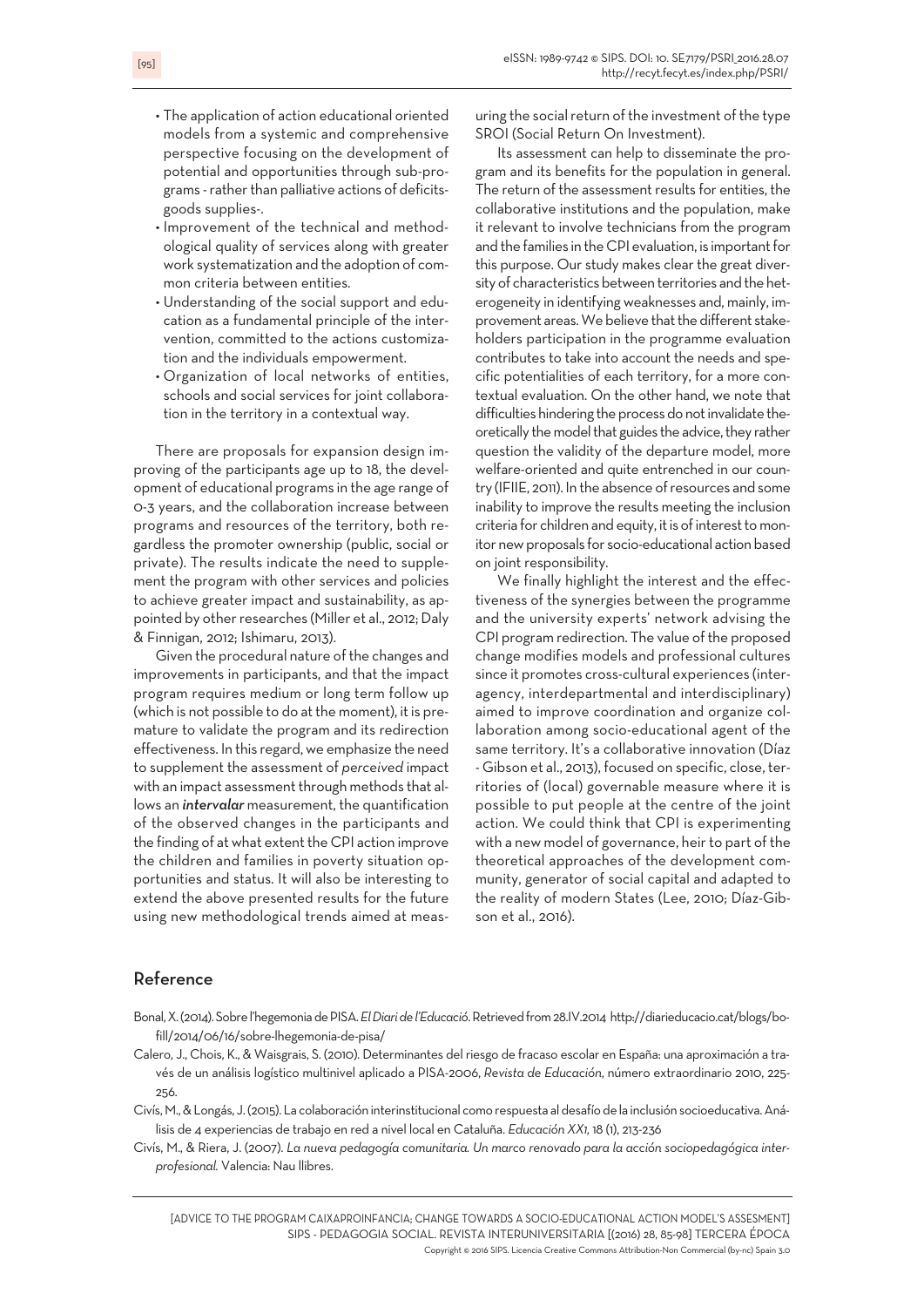- Collet, J., & Tort, A. (2011). *Famílies, escola i èxit. Millorar els vincles per millorar els resultats* Barcelona: Fundació Jaume Bofill.
- Comisión Europea (2010). *Europa 2020. Una estrategia para un crecimiento inteligente, sostenible e integrador*. Bruselas: Comisión Europea.
- Daly, A., & Finnigan, K.S. (2012) Exploring the Space Between: Social Networks, Trust, and Urban School District Leaders *Joumal of School Leadership*, 22, 493-530

Dhillon, (2009). The role of social capital in sustaining partnership. *British Educational Research Journal,* 35(5), 687–704.

- Díaz-Gibson, J., Civís, M., & Longás, J. (2013). La gobernanza de redes socioeducativas: claves para una gestión exitosa. *Teoría de la Educación,* 25 (2), 213-230.
- Díaz-Gibson, J., Civís, M., Daly, A., Longás, J., & Riera, J. (2016). Networked Leadership in Educational Collaborative Networks. *Educational Management Administration & Leadership* (*en prensa*).
- Escudero, J. (2005). *Fracaso escolar, exclusión educativa: ¿De qué se excluye y cómo?* Profesorado,revista de currículum y formación del profesorado, 1, (1), 1-24.
- Eurostat. (2013). People at risk of poverty or social exclusion by age and sex (AROPE). 2011. [ilc\_peps01, última modificación *14/03/2014].* Retrieved from (06.04.2014): http://epp.eurostat.ec.europa.eu/portal/page/portal/statistics/search\_database
- Eurostat(2014).*Europe2020educationindicators intheEU28in2013*.Retrievedfrom(05.05.2014)http://epp.eurostat.ec.europa.eu/cache/ITY\_PUBLIC/3-11042014-AP/EN/3-11042014-AP-EN.PDF
- Fernández,M.,MenaL.,&Riviere, J.(2010).*FracasoyabandonoescolarenEspaña*.Retrievedfrom(24.04.2014)http://obrasocial.lacaixa.es/deployedfiles/obrasocial/Estaticos/pdf/Estudios sociales/vol29 completo es.pdf
- Flaquer, L. (2012). Pobresa infantil: conseqüències en les condicions de vida i el rendiment escolar dels i les adolescents. In Gómez-Granell, C. y Mari-Klose, P. (dirs.). Infància, Adolescència i Família: un anàlisis del Panel de Famílies i Infància. IV *Informe CIIMU 2012.* Retrieved from (28.IV.2014) http://www.ciimu.org/images/stories/CIIMU/newsletters/IV\_Informe\_CIIMU\_complet\_def.pdf (
- Gamella, I. (2011). *Historias de éxito. Modelos para reducir el abandono escolar de la adolescencia gitana*. Retrieved from (21.04.2014) http://www.educatolerancia.com/pdf/Historias de exito\_Modelos para reducir el abandono escolar de la adolescencia gitana.pdf
- García-Alegre, E. (2014). Èxit educatiu i pobresa infantil a Catalunya. Reptes de les polítiques socioeducatives. In M. Martínez, & B. Albaigés (dir.). *L'estat de l'educació a Catalunya. Anuari 2013*, (415-424). Barcelona: Fundació Jaume Bofill.
- Girbés, S., Macías, F., & Álvarez, P. (2015). De la Escuela Gueto a una Comunidad de Aprendizaje: Un Estudio de Caso sobre la Superación de la Pobreza a través de una Educación de Éxito. *International and Multidisciplinary Journal of Social Sciences*, *4*(1), 88-116
- González-Bueno, G., Bello, A. & Arias, M. (2012). *La infancia en España 2012-2013. El impacto de la crisis en los niños*. Madrid: UNICEF. Retrieved from (10/07/2013) http://www.unicef.es/sites/www.unicef.es/files/Infancia\_2012\_2013\_final.pdf
- Instituto de Formación del Profesorado, Investigación e Innovación Educativa (IFIIE) (2011). Actuaciones de éxito en las escuelas europeas. Madrid: Ministerio de Educación. Retrieved from (31/03/2016) https://sede.educacion.gob.es/publiventa/PdfServlet?pdf=VP14963.pdf&area=E
- Instituto Nacional de Estadística (INE). (2012). Encuesta de Condiciones de Vida Año 2011. Transmisión intergeneracional de la pobreza y el bienestar*. Nota de prensa, 08-11-2012*. Madrid: INE. Retrieved from (28/06/2013) www.ine.es
- Ishimaru, A. (2013). From Heroes to Organizers: Principals and Education Organizing in Urban School Reform. *Educational Administration Quarterly* 49(1) 3-51.
- Kazepov, Y., Colombo, F., & Saruis, T. (2016). *CaixaProinfancia*. ImPRovE Case Study. Antwerp: Herman Deleeck Centre for Social Policy – University of Antwerp.
- Lee, M. (2010). Researching social capital in education: Some conceptual considerations relating to the contribution of network analysis. *British Journal of Sociology of Education*, 31(6), 779-792.
- Longás, J., Civís, M., Riera, J., Fontanet, A., Longás, E. & Andrés, T. (2008). Educació,territori i desenvolupament comunitari. Pràctiques emergents*. Pedagogía Social. Revista Interuniversitaria, 15*, 137-151.
- Marchesi, A. & Hernández, C. (2003). *El fracaso escolar. Una perspectiva internacional*. Madrid: Alianza Editorial.
- Miller, P.,Díaz-Gibson, J., Miller-Balslev, G., & Scanlan, M. (2012). Looking beyondHarlem. International Insights for Area-based Initiatives. *Middle School Journal,* 43(6),16-24.
- PSITIC (2013a). Programa CaixaProinfancia. Modelo de promoción y desarrollo integral de la infancia en situación de po*breza y vulnerabilidad social (2ª Edición)*. Barcelona: Obra Social "la Caixa".
- PSITIC (2013b). *Modelo de acción social Programa Caixaproinfancia*. Barcelona: Obra Social "la Caixa".
- PSITIC (2013c). *Guía del Refuerzo Educativo Programa Caixaproinfancia*. Barcelona: Obra Social "la Caixa".
- PSITIC (2013d). *Guía de Atención Psicoterapéutica Programa CaixaProinfancia*. Barcelona: Obra Social "la Caixa".
- Renée, M., & McCallister, S. (2011). *The Strengths and Challenges of Community Organizing as an Education Reform Strategy: What the Research Says*. Retrieved from (28.IV.2014) http://annenberginstitute.org/ PDF/NMEF\_Report.pdf.
- Riera, J. (2012). L'educació és una de les estratègies principals perquè la pobresa deixi de ser hereditària. Entrevista al Dr.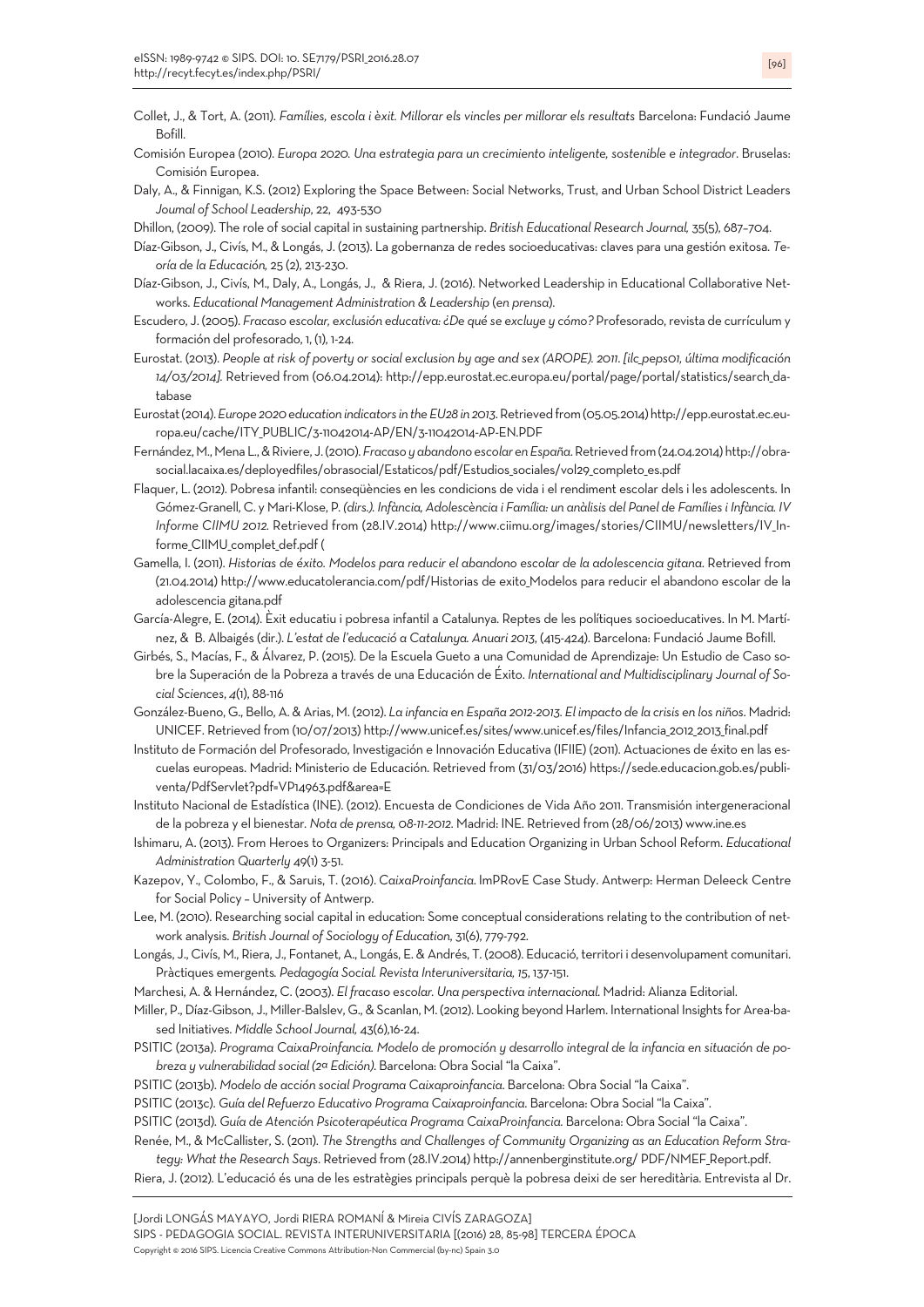Jordi Riera, *Butlletí Blanquerna*, (163). Barcelona: Gabinet de Comunicació Blanquerna – Universitat Ramon Llull. Retrieved from (10.IX.2013) http://premsa.blanquerna.url.edu/butlleti/Entrevista.aspx?NumButlleti=163

- Riera, J., & Roca, E. (coord.) (2007). *Reflexions sobre l'educació en una societat corresponsable*. Valls: Cossetània Edicions i Edu 21,13-27.
- Riera, J., Longás, J., Longás, E., Virgili, C., & de Querol, R. (2014). *Programa CaixaProinfancia, análisis de su evolución e incidencia. Período 2007-2013*. Documento no publicado*.*
- Riera, J., Úcar, X., Longás, J., Ciraso, A., & de Querol, R. (2014) *Programa Caixa Proinfancia. Evaluación de la percepción de impacto. Febrero 2014*. Documento no publicado.

# Notes

<sup>1</sup> Items: top ay the rent, keep the house warm; face unforeseen expenses; a meal with meat, chicken or fish (or its vegan equivalents) at least 3 times a week; to pay for holidays at least one week a year; a car; a washing machine; a colour TV; a telephone or mobile.

2 Universidad Ramón Llull, Universidad de Comillas, Universidad de Deusto, Universidad de Murcia, Universidad Pablo de Olavide, Universidad de las Islas Baleares, Universidad de Las Palmas, Universidad de la Laguna, Universidad Autónoma de Barcelona, Universidad Rovira i Virgili, Universidad de Málaga y Universidad de Zaragoza

## **HOW TO CITE THE ARTICLE**

Longás, J., Riera, J., & Civís, M. (2016). Asesoramiento al programa Caixaproinfancia; evaluación del cambio hacia un modelo de acción socioeducativa.. *Pedagogía Social. Revista Interuniversitaria*, 28 85- 98. DOI:10.7179/PSRI\_2016.28.07

#### **AUTHOR'S ADDRESS**

Jordi Longás Mayayo. FPCEE Blanquerna. Císter, 34. 08022 Barcelona. Correo electrónico/ E-mail: jordilm@blanquerna.edu

Jordi Riera Romaní. C/ Claravall, 1-3, 08022-Barcelona SPAIN. Correo electrónico/ E-mail: jordirr@rectorat.url.edu

Mireia Civís Zaragoza. FPCEE Blanquerna . C/Císter, 34, 08022 Barcelona. Correo electrónico/ E-mail: Mireiacz@blanquerna.url.edu